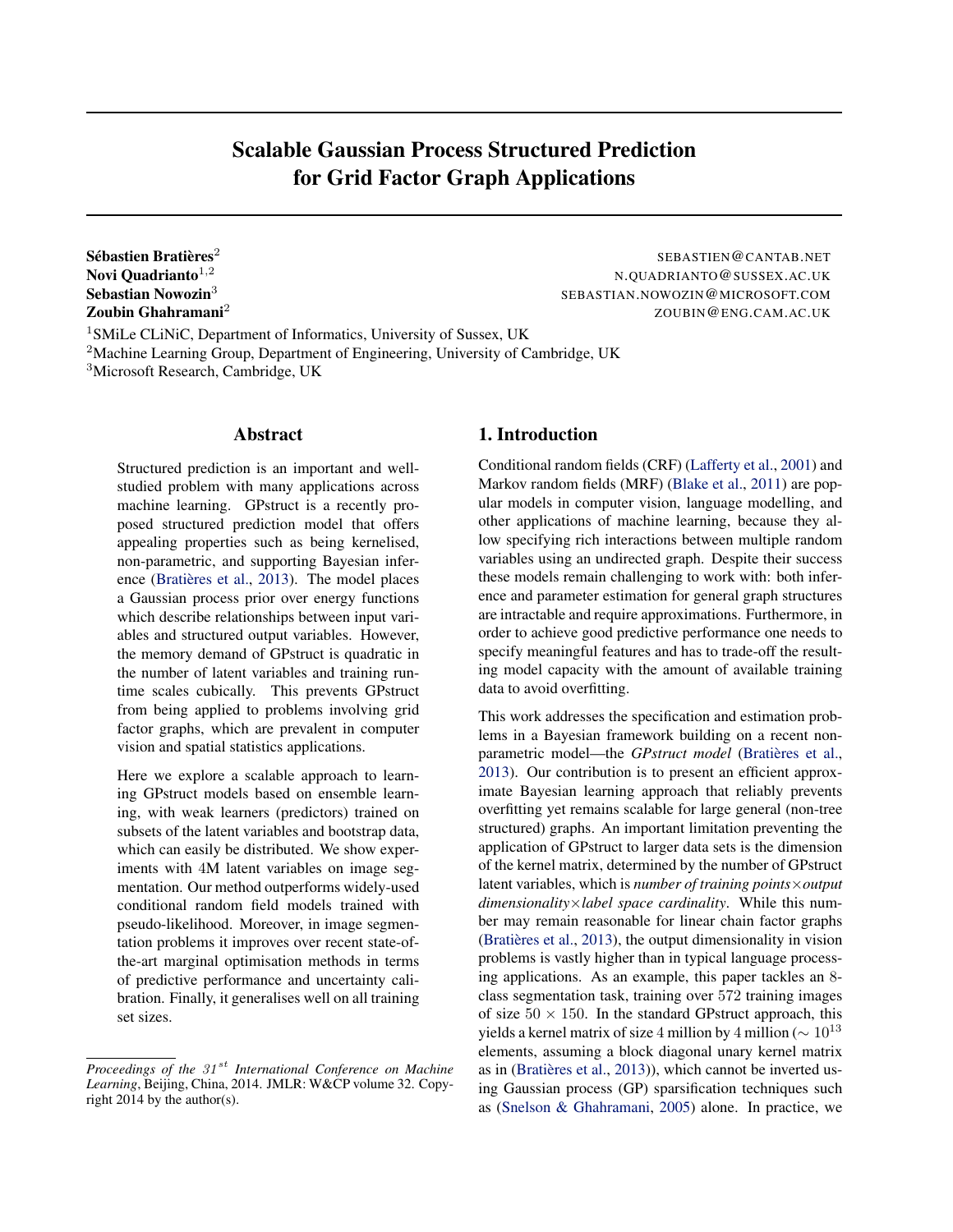<span id="page-1-0"></span>find the standard GPstruct model to be applicable to only about one image at a time, which is consistent with the scalability results in [\(Hensman et al.,](#page-8-0) [2013\)](#page-8-0). On the other hand, for these computer vision applications the GPstruct model proposed in this paper provides reliable uncertainty estimates that are well calibrated. Because in many real world domains, computer vision is part of a larger autonomous system, we believe that providing reliably quantified uncertainty is an important feature of our method.

Our paper introduces a scalable approximate Bayesian learning method. The latent variables are divided into subsets, each of which is assigned to a GPstruct predictor. The predictors are trained on bootstrap data using the pseudolikelihood approximation. The above problem is reduced to subsets of 40000 latent variables, distributed over a computing cluster, with slave nodes carrying out partial prediction and the master node aggregating predictions. Our approach makes it possible to apply the model to prediction on grid factor graphs and potentially other structures.

# 2. The GPstruct Model

For self-consistency of the paper, we review the Gaussian process structured prediction model (Bratières et al., [2013\)](#page-8-0). Assume that we are given a set of  $N$  input-output data points or examples  $\mathcal{D} = \{(\mathbf{x}^1, \mathbf{y}^1), \dots, (\mathbf{x}^N, \mathbf{y}^N)\} \subset$  $X \times Y$ . We use X and Y to denote the input and output space, respectively. We consider *structured* output: the output domain is the product of individual variable domains  $\mathcal{Y}_i$ so that  $\mathcal{Y} = \bigtimes_{i=1,\dots,I} \mathcal{Y}_i$  where we use I to denote the number  $i=1,\ldots,I$ 

of output variables associated with an input. Note importantly that as in other typical structured prediction problems for discrete  $\mathcal{Y}_i$ , the size of  $\mathcal Y$  grows exponentially with  $I$ .

We describe the relationship between an input variable x and its output variable y by means of an *energy function* E. The energy function defines a conditional probability distribution  $Pr(y|\mathbf{x}, \mathbf{E})$  as

$$
Pr(\mathbf{y}|\mathbf{x}, \mathbf{E}) = \frac{1}{Z(\mathbf{x}, \mathbf{E})} exp(-E(\mathbf{x}, \mathbf{y})),
$$
 (1)

where the log partition function  $Z(\mathbf{x}, \mathbf{E})$  =  $\sum_{n=1}^{\infty} \exp(-E(\mathbf{x}, \mathbf{y}))$  is the normalising constant. Note that y∈Y our model in (1) is in the general form of a conditional

random field (CRF) [\(Lafferty et al.,](#page-8-0) [2001;](#page-8-0) [Sutton &](#page-8-0) [McCallum,](#page-8-0) [2012\)](#page-8-0).

We will consider the case in which the energy function  $E$ decomposes into a sum of energy functions  $E_{t_F}$  over *factors* F, where F defines a subset of variables. As an illustration, when  $|F| = 2$ , the energy function is:

$$
E(\mathbf{x}, \mathbf{y}) = \sum_{F \in \mathcal{F}} E_{t_F}(\mathbf{x}_F, \mathbf{y}_F).
$$
 (2)

In the above, we use  $x_F$  to denote the collection  $(x_i)_{i \in F}$ , and likewise we use  $y_F$  to denote the parts of y that are in  $F$ . While there are many different subsets in  $F$ , we assume that there are only few distinct *types* and we use  $t_F$ to denote the type of the factor F. The function  $E_{t_F}$  is the same for all factors of that type, but it acts on different variables. This notion of type specifies both repeated structure and *parameter tying* in the model. As another example, we can further decompose the energy function in (2). This results in two different types of factors: a) unary<sup>1</sup> factors connecting components of input and output variables  $(\mathbf{x}_i, y_i)$ , and b) pairwise factors connecting neighbouring output variables  $(y_i, y_j)$ . We then have

$$
E(\mathbf{x}, \mathbf{y}) = \sum_{(\mathbf{x}, y_i) \in t_{Fa}} E_a(\mathbf{x}_i, y_i) + \sum_{(y_i, y_j) \in t_{F_b}} E_b(y_i, y_j).
$$
 (3)

The traditional CRF parameterisation (e.g., [Sutton & Mc-](#page-8-0)[Callum](#page-8-0) [\(2012\)](#page-8-0)) consists of expressing the energy function  $E(\mathbf{x}, \mathbf{y})$  as a weighted sum of features  $\mathbf{w}^\top \phi(\mathbf{x}, \mathbf{y})$  where  $\mathbf{w} \in \mathbb{R}^D$  is the weight vector and  $\phi(\mathbf{x}, \mathbf{y})$  is a feature function. Learning consists of estimating the weight vector under a given prior distribution. This approach is called *parametric*, since the parameterisation (e.g. the size of the weight vector) is fixed independently of the data. The GPstruct model employs a *non-parametric* approach by considering the energy terms  $E_a(\mathbf{x}_i, y_i)$  and  $E_b(y_i, y_j)$  as latent functions, and imposing a Gaussian process prior [\(Ras](#page-8-0)[mussen & Williams,](#page-8-0) [2006\)](#page-8-0) upon them. In the usual GP terminology,  $Pr(y|\mathbf{x}, \mathbf{E})$  defined in equation 1 is the likelihood function.

This requires defining a covariance function over any two such energy functions. Following Bratières et al. [\(2013\)](#page-8-0), which elaborates on this aspect, we define  $Cov(E_a(\cdot), E_b(\cdot))$  to be zero, and further

$$
Cov(E_a(\mathbf{x}_i, y_i), E_a(\mathbf{x}'_i, y'_i)) = k_a((\mathbf{x}_i, y_i), (\mathbf{x}'_i, y'_i))
$$
  
\n
$$
Cov(E_b(y_i, y''_i), E_b(y'_i, y''_i)) = k_b((y, y''), (y', y'''))
$$

We use  $k_a(\cdot, \cdot)$  and  $k_b(\cdot, \cdot)$  to denote a positive definite ker-nel function (Schölkopf & Smola, [2001\)](#page-8-0). By defining that  $E_a$ ( $\mathbf{x}_i$ ,  $y_i$ ) depends on the location i while  $E_b$ ( $y_i$ ,  $y''_i$ ) does not, the number of unary latent variables grows with the data, while the number of pairwise latent variables does not. The non-parametric property, which allows model complexity to be determined as part of analysing the data, although appealing, introduces a serious scalability issue in the linear chain factor graph (Bratières et al., [2013\)](#page-8-0). Unfortunately, this scalability issue is magnified in the vision applications in which we are interested, and which involve grid factor graphs: the number of unary latent variables grows with I, the number of pixels in an image. The same

<sup>&</sup>lt;sup>1</sup>These are unary because in our supervised learning setting, we assume x to be given.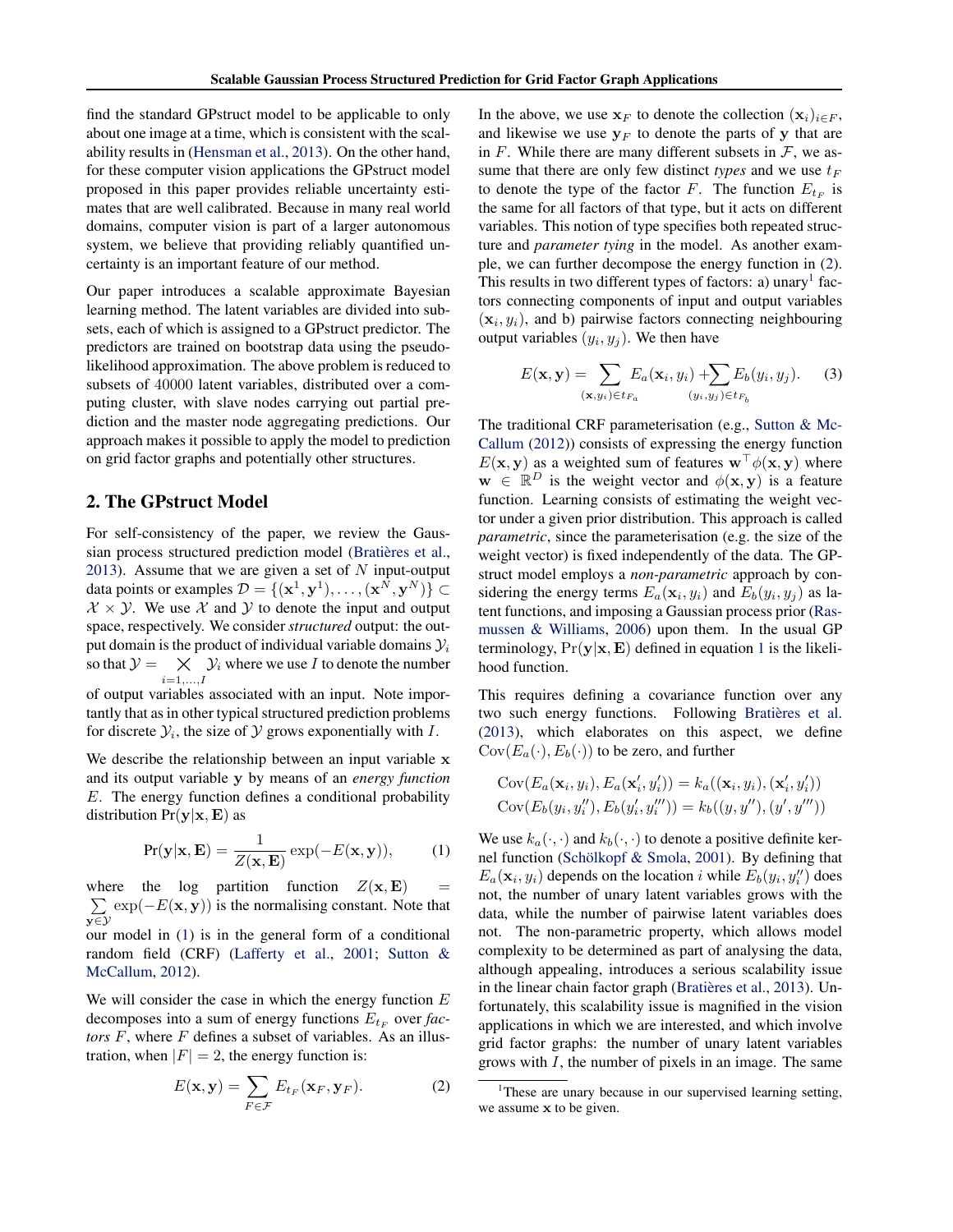<span id="page-2-0"></span>

Figure 1. Left: Grid factor graph with a pairwise 4-connected factor. There is one unary factor type per pixel, and one pairwise factor type. **Right**: A plate notation for a variable  $y_i$  with its 4 connected neighbours corresponding to a pixel  $i$ . The unary factor  $a_i$  depends on image data x, and the pairwise factors b are data independent.

scalability issue affects kernel CRFs [\(Lafferty et al.,](#page-8-0) [2004\)](#page-8-0), which may be one of the reasons why these models have not become popular.

Next, we will describe the GPstruct model for grid factor graphs before addressing our approach to scaling up the model.

# 3. GPstruct for Grid Factor Graphs

Assume that we are given an observed image  $x \in \mathcal{X}$  where  $\mathcal X$  denotes the set of possible images. We note the pixels  $\mathbf x_i$ ,  $i = 1, \ldots, I$ , so that I is the number of pixels of an image. Our goal is to infer a discrete labelling  $y \in \mathcal{Y}$  where the labelling is per-pixel, that is  $y = (y_i)_{i=1,\dots,I}, y_i \in \mathcal{Y}_i$ , and in practice, we will mostly have a single set  $\mathcal{Y}_i := \mathcal{L}$  of labels.

We assume that the energy functions decompose into sums of energy functions over unary and pairwise factors as in [\(3\)](#page-1-0). To be specific, consider a toy image of size 3 by 3. Figure 1 displays the corresponding factor graph model, with a distinct unary factor for each pixel, and shared pairwise factors over inter-pixel edges. All unary factors depend on image data x, and all pairwise factors do not depend on x.

**Learning** Given training data  $D$  consisting of  $N$  images and their labels, the goal of learning is to infer a posterior distribution over energy functions, that is  $Pr(E|D)$ . Assuming the images in the dataset are independent and identically distributed given the model, the training data likelihood can be written as  $Pr(\mathcal{D}|\mathbf{E}) = \prod_{n=1}^{N} Pr(\mathbf{y}^n|\mathbf{x}^n, \mathbf{E}),$ where  $Pr(\mathbf{y}^n | \mathbf{x}^n, \mathbf{E})$  is given in [\(1\)](#page-1-0).

As for most interesting Bayesian models, analytic or exact computations are generally not possible, and adequate algorithms are needed in several places. Generating posterior samples  $E/D$  from the GP, given the non-Gaussian likelihood, cannot be done analytically and is dealt with by elliptical slice sampling (ESS) [\(Murray et al.,](#page-8-0) [2010\)](#page-8-0), an efficient Markov Chain Monte Carlo method for tightly coupled latent variables with a Gaussian prior, as used in Bratières [et al.](#page-8-0) [\(2013\)](#page-8-0).

The likelihood computation is intractable due to the normalising constant  $Z(\mathbf{x}, \mathbf{E})$ , which involves a summation over the label set  $Y$ , whose size is exponential in the number of pixels in an image. Take as a running illustration, a simple foreground-background segmentation task  $(\mathcal{L} = \{1, 2\})$  and an image of size  $50 \times 100$ . For this problem, the exact likelihood would be computed using the junction tree algorithm, whose complexity is exponential in the treewidth of the grid graph, i.e. 50 in our example. To address the intractability of the normaliser, we use a surrogate likelihood, the pseudo-likelihood [\(Besag,](#page-8-0) [1975\)](#page-8-0) (PL), as a drop-in for the true likelihood in the ESS procedure. The PL is derived from the per variable conditional distributions  $Pr(y_i | \mathbf{y}_{\mathcal{N}(i)}, \mathbf{x}, \mathbf{E})$ . We use  $\mathcal{N}(i)$  to denote the set of neighbours of variable  $i$  according to the underlying factor graph. If a grid factor graph with pairwise factors is used,  $|\mathcal{N}(i)| = 4$  except for variable i associated with a pixel at the boundary. The PL is then defined as  $Pr_{PL}(\mathcal{D}|\mathbf{E}) = \prod_{n=1}^{N} \prod_{i \in \mathcal{V}} Pr(y_i^n | \mathbf{y}_{\mathcal{N}(i)}, \mathbf{x}^n, \mathbf{E}).$ The maximum PL estimator is known to be a consistent estimator [\(Besag,](#page-8-0) [1975\)](#page-8-0), but here we use it to approximate the intractable likelihood function itself. The use of PL in MCMC schemes for Bayesian parameter learning in Markov random fields dates back to [Wang et al.](#page-8-0) [\(2000\)](#page-8-0).

A detailed study of MCMC for Bayesian learning in nontrivial undirected graphical models is given in [Murray &](#page-8-0) [Ghahramani](#page-8-0) [\(2004\)](#page-8-0), which conjectures that for general undirected models, there are no tractable MCMC methods that give the correct equilibrium distribution over parameters. Their pragmatic solution is to explore a variety of approximations for the normalising constant  $Z(\mathbf{x}, \mathbf{E})$ . The method of [Murray et al.](#page-8-0) [\(2006\)](#page-8-0) is not exactly suited to our setting, since it requires pure Metropolis-Hastings as the sampling algorithm (and works on the acceptance rate), while we use elliptical slice sampling to avoid high sample correlation, in the presence of tightly coupled latent variables. However, earlier, [Parise & Welling](#page-8-0) [\(2005\)](#page-8-0) have concluded that for fully observed MRFs (as in our case), PL is recommended over perfect sampling due to the computational burden of the latter, which is not balanced by a corresponding performance gain. In this paper, we show empirically that PL works well when used as a likelihood approximation in the GPstruct model.

For GPstruct, the PL computation will still involve 10, 000 latent variables ( $50 \times 100$  pixels times 2 classes) in our illustrative binary segmentation task. In addition, this high number of latent variables requires large storage for the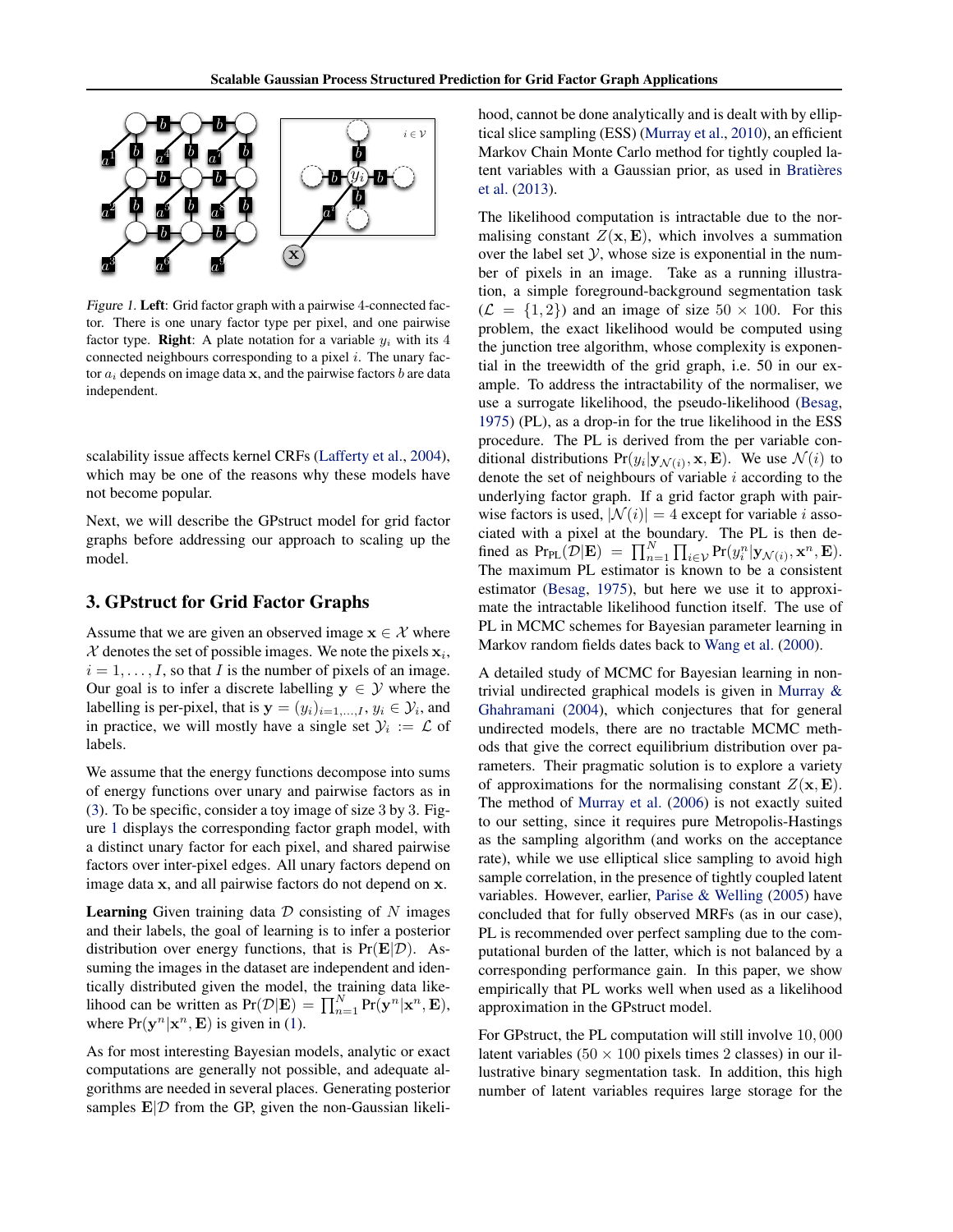<span id="page-3-0"></span>GP kernel matrix. These two issues are addressed with one strategy, namely reducing the set of latent variables assigned to a weak learner (WL) by an ensemble method, an approach detailed in section 4.

To implement this method, as in [Nowozin et al.](#page-8-0) [\(2011\)](#page-8-0), PL is computed on subsets of pixels,  $\mathcal{V}' \subset \mathcal{V}$ , where  $\mathcal{V}$  is the set of pixels of an image (and  $|V| = I$ ), while retaining the 4-connected factor for all  $i \in V'$ . Referring to the plate notation in figure [1](#page-2-0) (right), the variable  $y_i$  inside the plate is now repeated  $|V'|$  times. This gives a subset PL function  $\hat{Pr}_{PL}(\mathcal{D}|\mathbf{E}) = \prod_{n=1}^{N} \prod_{i \in \mathcal{V}'} Pr(y_i^n | \mathbf{y}_{\mathcal{N}(i)}, \mathbf{x}^n, \mathbf{E}).$  To produce diversified weak learners, a necessity for ensemble methods, we train them on disjoint subsets of pixels. This approach to subset-based ensemble learning is related to the Bayesian committee machine [\(Tresp,](#page-8-0) [2000\)](#page-8-0).

**Prediction** For a previously unseen test image  $x^* \in \mathcal{X}$ , the predictive distribution over the latent structured output  $y^* \in \mathcal{Y}$  can be computed as follows:

$$
Pr(\mathbf{y}^*|\mathbf{x}^*, \mathcal{D}) = \int \left( \int Pr(\mathbf{y}^*|\mathbf{x}^*, \mathbf{E}^*) Pr(\mathbf{E}^*|\mathbf{E}) d\mathbf{E}^* \right) \times \frac{\prod_{n=1}^N Pr(\mathbf{y}^n|\mathbf{x}^n, \mathbf{E}) Pr(\mathbf{E})}{p(\mathcal{D})} d\mathbf{E}
$$
(4a)  

$$
\approx \int \left( \int Pr(\mathbf{y}^*|\mathbf{x}^*, \mathbf{E}^*) Pr(\mathbf{E}^*|\mathbf{E}) d\mathbf{E}^* \right) \times \frac{\prod_{n=1}^N \prod_{i \in \mathcal{V}'} Pr(y_i^n|\mathbf{y}_{\mathcal{N}(i)}, \mathbf{x}^n, \mathbf{E}) Pr(\mathbf{E})}{p(\mathcal{D})} d\mathbf{E},
$$
(4b)

where  $Pr(y^* | x^*, E^*)$  is a predictive likelihood,  $Pr(E^* | E)$ is a conditional multivariate Gaussian (MVG) distribution (due to the GP marginalisation property [\(Rasmussen &](#page-8-0) [Williams,](#page-8-0) [2006\)](#page-8-0)), and  $Pr(E|\mathcal{D})$  is the posterior distribution. In equation (4b)  $Pr(E|\mathcal{D})$  is obtained from the learning stage, and involves the pixel subset PL.

We use a Monte Carlo estimate to approximate the above predictive distribution, where posterior samples of  $E/\mathcal{D}$ are produced by the learning (ESS) part of the algorithm discussed above. Since the predictive likelihood  $Pr(y^* | x^*, E^*)$  is again intractable, we use tree-reweighted (TRW) belief propagation [\(Wainwright & Jordan,](#page-8-0) [2008\)](#page-8-0) as an approximation. TRW yields a tractable upper bound on the log partition function, which might give an inconsistent marginal predictive likelihood  $Pr(y_i^* | \mathbf{x}^*, \mathbf{E}^*)$  in the sense that no joint distribution yields those marginals. Despite this inconsistency, practically, TRW-based inference delivers state-of-the-art predictive performance (see for example [Domke](#page-8-0) [\(2013\)](#page-8-0)).

To obtain an optimal point estimate ∗ , we maximise the expected utility  $\mathbf{v}^{*,\text{opt}} =$ 

 $\arg \max_{\mathbf{y} \in \mathbb{R}^*} \sum_{\mathbf{y}^*} \Pr(\mathbf{y}^* | \mathbf{x}^*) U(\mathbf{y}^{\text{guess}}, \mathbf{y}^*), \text{ for some } \infty$ utility function  $U$ . In our experiments, we will use a utility function corresponding to Hamming error, i.e. which counts the number of components of the label vector which are correct. For this utility function, maximising expected utility implies maximising each component independently:  $y_i^{*,\text{opt}} = \arg \max_{y_i^*} \Pr(y_i^*|\mathbf{x}^*),$  known as maximum posterior marginal inference [\(Marroquin et al.,](#page-8-0) [1987\)](#page-8-0).

# 4. Bagging for GPstruct

Much evidence shows that ensemble learners can exceed the performance of simple models. Examples of ensemble methods are bagging, boosting, random forests and their variants. The bagging algorithm [\(Breiman,](#page-8-0) [1996\)](#page-8-0) trains each weak learner from bootstrap data and combines individual predictions by uniform averaging or voting over class labels. We use the non-parametric bootstrap of [Fushiki et al.](#page-8-0) [\(2005\)](#page-8-0) to construct the predictive distribution from Monte Carlo samples. We can now present the full algorithm of our method. Let  $T$  be the (applicationdependent) size of the ensemble.

- 1. (Distributed stage) For each weak learner  $t =$  $1, \ldots, T$ 
	- (a) Generate bootstrap data  $\mathcal{D}_t$  =  $\{(x_{t+1}, y_{t+1}), \dots, (x_{t+N}, y_{t+N})\}$  from  $\{(x_{t,1}, y_{t,1}), \ldots, (x_{t,N}, y_{t,N})\}$  from<br>the empirical distribution  $\hat{Pr}(x, y)$  = the empirical distribution  $\hat{Pr}(\mathbf{x}, \mathbf{y})$  =  $\frac{1}{N}\sum_{n=1}^{N}\delta(\mathbf{x}-\mathbf{x}_n)\delta(\mathbf{y}-\mathbf{y}_n).$
	- (b) (Training) Based on the subset of pixel positions  $\mathcal{V}^t \subset \mathcal{V}$  on images  $\mathcal{D}_t$ , perform training by ESS using PL on  $\mathcal{V}^t$  as the likelihood, resulting in MCMC samples  $\tilde{\mathbf{E}}_t$ .
	- (c) (Partial prediction) For each sample  $\tilde{\mathbf{E}}_t$ , obtain samples  $\tilde{\mathbf{E}}_t^*$  from the MVG  $\mathbf{E}_t^*$   $\mathbf{E}_t$ . For each sample  $\tilde{\mathbf{E}}_t^*$  obtain the predictive distribution  $Pr(\mathbf{y}^*|\mathbf{x}^*, \tilde{\mathbf{E}}_t^*)$  using TRW. Aggregate these in  $Pr(\mathbf{y}^*|\mathbf{x}^*, \mathcal{D}_t) \approx \frac{1}{S} Pr(\mathbf{y}^*|\mathbf{x}^*, \tilde{\mathbf{E}}_t^*)$ , where S is the number of samples  $\tilde{\mathbf{E}}_t^*$ .
- 2. (Aggregation stage) Compute the complete predictive distribution  $Pr_T(y^*|\mathbf{x}^*)$  as a uniform average of the  $Pr(\mathbf{y}^*|\mathbf{x}^*, \mathcal{D}_t), \forall t$ .

Our bagging algorithm for GPstruct is distributed by nature: step 1 can run on slave nodes, step 2 on the master nodes, as our experiments demonstrate.

## 5. Related work

*Kernel CRFs* [\(Lafferty et al.,](#page-8-0) [2004\)](#page-8-0) are non-parametric random field models sharing many of the design goals of the GPstruct model; they also scale in complexity with the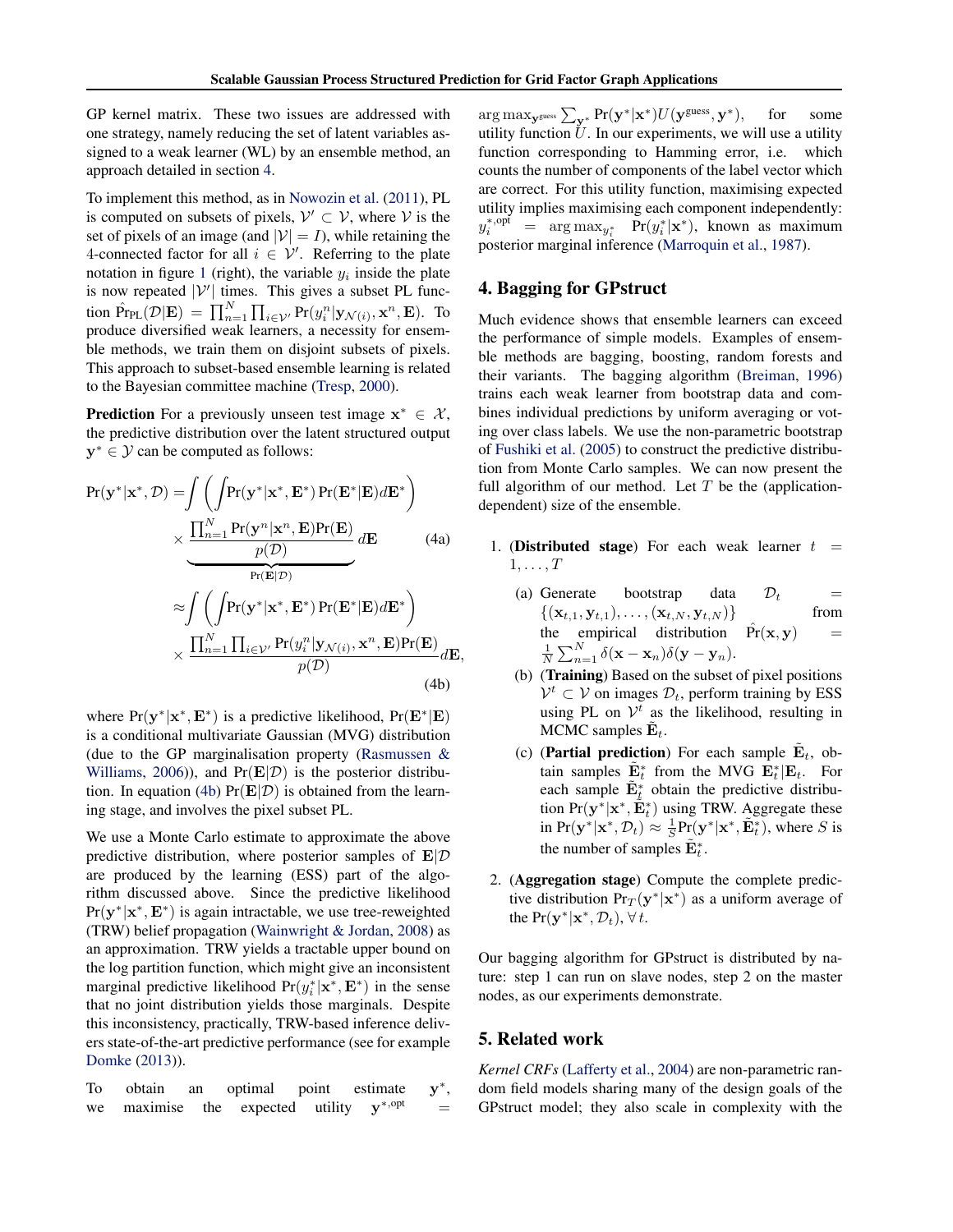amount of training data. A clique selection algorithm allows some degree of sparsification. The method we present here may be applicable to speed up kernel CRFs as well as GPstruct.

As described earlier, our work is closely related to the research efforts on *GP sparsification*, whose goal is to improve the runtime from cubic in the number of data points to linear. Almost all sparse GP methods exploit a conditional independence assumption between training and test sets, given a set of inducing points (see Quiñonero-Candela [& Rasmussen](#page-8-0) [\(2005\)](#page-8-0) for a unifying view). However, even linear scaling can be prohibitive for very large data sets. Recent progress in sparsification has led to methods that can potentially process millions of data points [\(Hensman](#page-8-0) [et al.,](#page-8-0) [2013\)](#page-8-0). Our proposed ensemble method could further benefit from sparse GP methods implemented in each weak learner. This would allow large scale non-parametric structured prediction on high resolution images with millions of pixels.

# 6. Applications

We assess the performance of bagging applied to the GPstruct model on a multiclass image segmentation task using two datasets. We compare GPstruct to a number of other techniques. A further experiment based on an image denoising task is detailed in the supplementary material.

Stanford Background Dataset [\(Gould et al.,](#page-8-0) [2009\)](#page-8-0) This dataset consists of 715 images of different sizes, resized to  $50 \times 150$  pixels. Each pixel in the image is labelled with one of 8 classes, i.e. {sky, tree, road, grass, water, building, mountain, foreground object}. We keep 80% of the data for the training set (i.e. 572 images), and 20% for the test set (143 images). This split is repeated over 5 folds.

LabelMeFacade Image Database (Fröhlich et al., [2010\)](#page-8-0) Our second dataset contains 100 images for training and 845 images for testing. The images are of different sizes and are resized to  $50 \times 150$  pixels. Each pixel in the image is labelled with one of 9 classes, i.e. {building, car, door, pavement, road, sky, vegetation, window, unlabelled}.

For each problem, we will compare the performance of GPstruct to that of other models suited to the same task. Our aim is to assess the contribution of different aspects of our proposed model: the non-parametric property of the latent variables, the choice of learning technique (MCMC vs. margin optimisation), the "structured output" property of GPstruct obtained by factors on the inter-pixel edges, and the improvement brought by bagging.

CRF PL is a CRF model trained with pseudo-likelihood.

CRF LBMO (for loss-based marginal optimisation) is the model described in [Domke](#page-8-0) [\(2013\)](#page-8-0), and is considered to be state-of-the-art for vision CRF applications. While traditionally, CRF parameter learning optimises the likelihood, [Domke](#page-8-0) [\(2013\)](#page-8-0) suggests fitting parameters based on the quality of prediction of a given marginal inference algorithm, obtained by TRW or mean-field (we use TRW in our experiments), using truncated univariate logistic loss. [Domke](#page-8-0) [\(2013\)](#page-8-0) outperforms likelihood-based learning methods such as PL on difficult problems where the model being fit is approximate in nature, such as image denoising and image segmentation tasks.

independent is a variant of CRF LBMO based on the same training procedure, but where prediction ignores pairwise edges, preserving only unary features. This helps appreciating the contribution of the edge factors.

CRF LBMO bag applies the same bagging procedure as the GPstruct model to the CRF LBMO model, i.e. weak learners are trained on the training set, and their predictions combined to obtain an overall prediction. Since CRF LBMO is CRF-based it produces probabilistic predictions, so that combining predictions consists of averaging marginals produced by each weak learner.

We train these CRF-based models with a regularisation pa-rameter of 10<sup>-4</sup> as in [Domke](#page-8-0) [\(2013\)](#page-8-0). Splitting regularisation parameters into unary and pairwise parameters, and giving the pairwise parameter a smaller value did not improve performance in our experiments. We use a data independent pairwise Potts factor. Our unary features are perpixel posteriors produced by a random forest model, with 11 trees of depth 18 each. Our implementation was done in Matlab<sup>2</sup>, and we use J. Domke's toolbox<sup>3</sup> for the CRF models.

The GPstruct model is configured as follows. We use a squared exponential kernel between the pixels<sup>4</sup>, i.e.  $k(\mathbf{x}_i, \mathbf{x}_j) = \exp(-\gamma \|\mathbf{x}_i - \mathbf{x}_j\|^2)$ . The kernel width  $\gamma$  is set to  $1/(number of features)$ . We train 50 weak learners in total. Each weak learner is trained on 5000 pixel positions uniformly chosen in the training set images. Using only a subset of the weak learners, we can explore how to trade performance against runtime.

Computations for GPstruct were distributed on an Amazon cluster using MIT's Starcluster<sup>5</sup>. Each weak learner trained and issued partial predictions (steps 1a through 1c in section [4\)](#page-3-0) on a separate slave node, and the final aggregation step (step 2) was carried out on the master node.

 $2$ The code will be available as a GPstruct toolbox at the authors' homepage

<sup>3</sup>[http://users.cecs.anu.edu.au/˜jdomke/](http://users.cecs.anu.edu.au/~jdomke/JGMT/) [JGMT/](http://users.cecs.anu.edu.au/~jdomke/JGMT/)

<sup>&</sup>lt;sup>4</sup>We briefly discuss the issue of kernel choice in section [7.](#page-6-0) <sup>5</sup><http://star.mit.edu/cluster>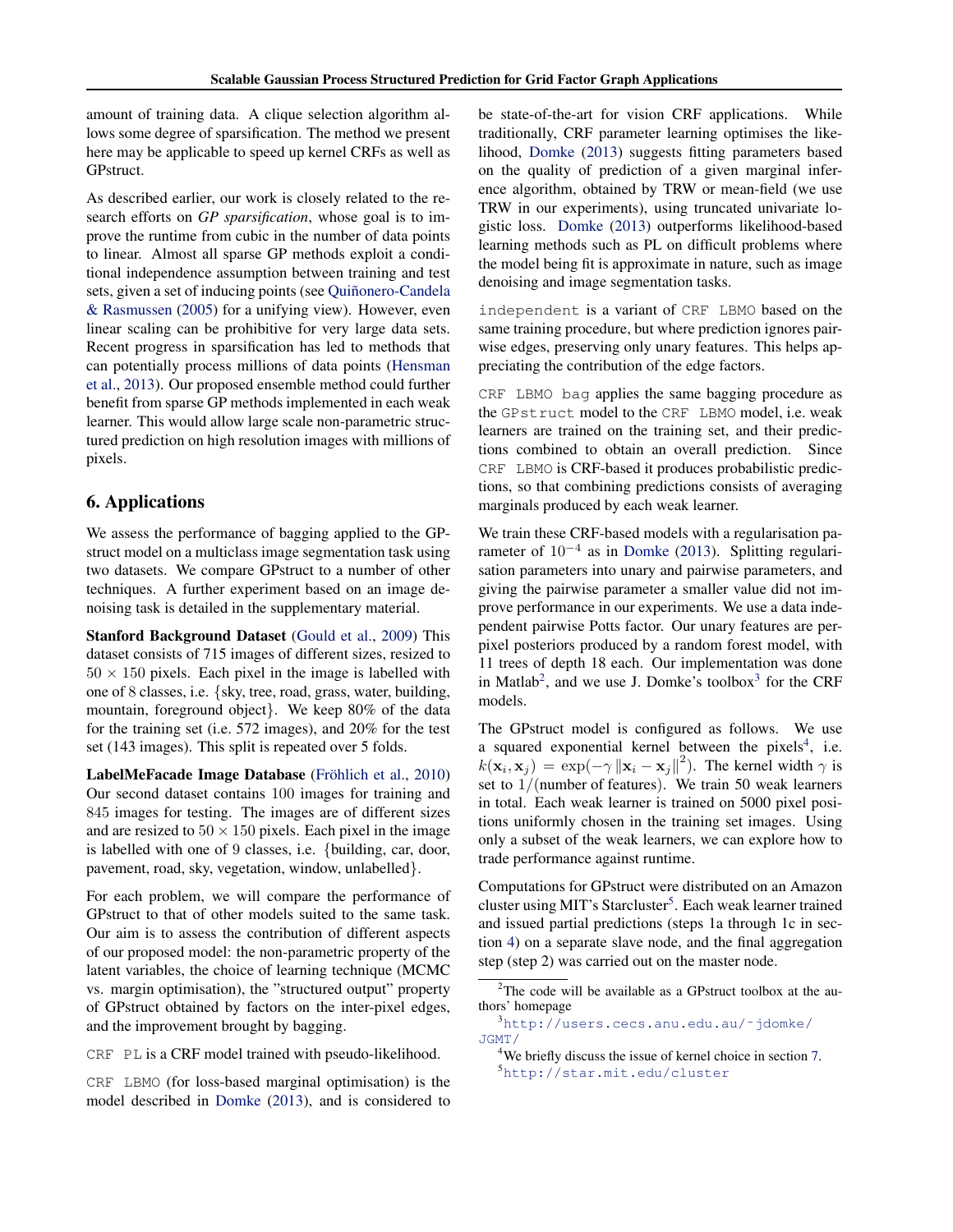

Figure 2. Semantic segmentation task (best viewed in colours). Example marginals – brightness level encodes certainty – and predicted labels from the Stanford Background Dataset. All methods use the same image features. First row: input image and true labels, second row: marginals and predicted labels of independent, third row: of CRF PL, fourth row: of CRF LBMO, fifth row: of GPstruct. The independent model performs reasonably well in predicting per-pixel segmentation, but makes rather noisy predictions, whereas CRF PL puts more emphasis on pairwise factors resulting in large same-label patches in predictions. GPstruct combines the good per-pixel segmentation of independent and smoothness of CRF PL.

#### 6.1. Results

The results are summarised in tables [1](#page-6-0) and [2.](#page-6-0) Our primary error metric is the per-pixel error rate, which is consistent with prediction using maximum posterior marginals. Since GPstruct and CRF LBMO produce probabilistic predictions, it is also relevant to assess the quality of posterior marginals, e.g. using the negative log marginals of the test data as a metric, which the reader will find discussed in the supplementary material. We also provide a sample visualisation of marginals and predicted labels for all methods in figure 2.

GPstruct outperforms the other models consistently, even with only about 15 weak learners. In all cases, each GPstruct weak learner ever only learns from 5000 pixels. CRF PL performs weakly, which is consistent with previous studies [\(Domke,](#page-8-0) [2013\)](#page-8-0) which found CRF trained with PL suffers from model mis-specification and places too much emphasis on the pairwise factors. However, interestingly, PL performs well when used as a likelihood approximation for ESS in the GPstruct model.

Bagging has an effect on the performance of CRF LBMO, but it is insufficient to bring it to par with GPstruct. Therefore bagging alone does not justify why GPstruct performs better than CRF LBMO, and other properties like being non-parametric and Bayesian come into play.

To illustrate configuration options for GPstruct, we plotted the error rate against a varying number of weak learners in figure [3,](#page-7-0) which shows that GPstruct will attain its best performance from 15 weak learners up. Table [1](#page-6-0) shows that increasing the number of images seen by the GPstruct weak learners is responsible for a performance increase, since in all cases the total number of pixels learnt from is constant at 5000. The usefulness of having more independent training images over having more dependent pixels from the same images has been observed earlier by [Shotton](#page-8-0) [et al.](#page-8-0) [\(2011\)](#page-8-0) and [Nowozin et al.](#page-8-0) [\(2011\)](#page-8-0).

To explore the effect of varying the number of subsampled pixel positions in each image, we started from the set up of GPstruct 15 WL in table [1,](#page-6-0) with a fixed training set size of 50 images (second column). This corresponds to 100 pixels per images. Reducing the number of subsampled pixels in each image to 50 (for a total of 2500 pixels) reduces the error rate to  $25.18 \pm 0.70$ , which is still better than the  $26.61 \pm 0.65$  error rate obtained for 25 training images and 200 pixels per image (for a total of 5000 pixels), cf. table [1.](#page-6-0) Reducing to 25 pixels per image instead of the original 100, the error rates drops again slightly to  $25.23 \pm 0.68$ . This corroborates the finding that more in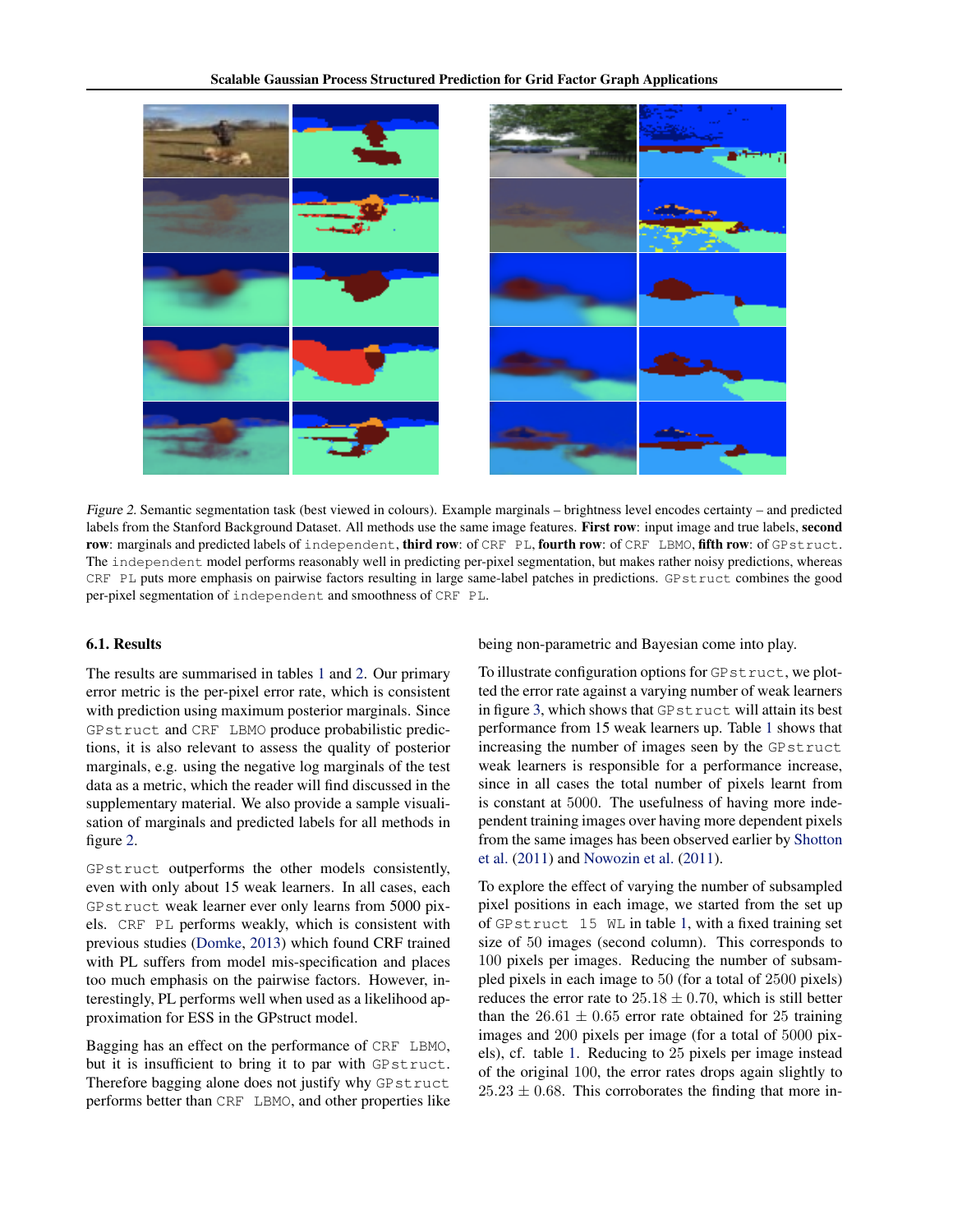<span id="page-6-0"></span>Table 1. Error rate performance on test set of 143 images when training set size varies,  $N \in \{25, 50, 100, 200, 300, 572\}$ . WL denotes weak learner. Results are averaged over 5 folds. The best result and those results that are not significantly worse than it are highlighted in boldface. We used a paired Wilcoxon test with 95% confidence level as reference. Bayesian posterior inference of GPstruct generalises well at all training set sizes.

| <b>Stanford Background Dataset</b> |                      |                  |                      |                      |                                   |                                     |  |
|------------------------------------|----------------------|------------------|----------------------|----------------------|-----------------------------------|-------------------------------------|--|
|                                    | 25                   | 50               | 100                  | <b>200</b>           | 300                               | 572 (all)                           |  |
| CRF PL                             | $57.14 \pm 6.92$     | 58.40±6.46       | $47.19 \pm 3.67$     | $44.92 \pm 2.05$     | $60.00 \pm 1.51$                  | $65.00 \pm 1.33$                    |  |
| CRF LBMO                           | $30.60 \pm 1.21$     | $27.03 \pm 0.67$ | $26.09 \pm 0.67$     | $25.31 {\pm} 0.65$   | 24.91 $\pm$ 0.63                  | $24.78 \!\pm\! 0.61$                |  |
| CRF LBMO bag 15 WL                 | 29.56±0.77           | $25.68 \pm 0.61$ | $25.24 \pm 0.54$     | $24.76 \!\pm\! 0.58$ | 24.50 $\pm$ 0.61                  | $24.63 \pm 0.57$                    |  |
| CRF LBMO bag 50 WL                 | 29.56±0.77           | $25.65 \pm 0.61$ | $25.20 \pm 0.54$     | $24.73 {\pm} 0.58$   | 24.49 $\pm 0.61$                  | $24.61 \!\pm\! 0.57$                |  |
| GPstruct 15 WL                     | $26.61 \pm 0.65$     | $24.94 \pm 0.68$ | $24.82 \pm 0.63$     | $24.60 \!\pm\! 0.67$ | $24.56 \pm 0.72$ 24.55 $\pm$ 0.70 |                                     |  |
| GPstruct 50 WL                     | $26.56 \!\pm\! 0.64$ | $24.90 \pm 0.67$ | $24.75 \!\pm\! 0.63$ | $24.51 {\pm} 0.68$   |                                   | $24.50 \pm 0.72$   24.53 $\pm$ 0.69 |  |

Table 2. Error rate performance on test set of 845 images when training samples size varies,  $N \in \{1, 5, 10, 25, 50, 100\}$ . Bayesian posterior inference of GPstruct generalises well even with small training set sizes.

|  |  |  |  |  | <b>LabelMeFacade Image Database</b> |  |  |
|--|--|--|--|--|-------------------------------------|--|--|
|--|--|--|--|--|-------------------------------------|--|--|

|                                              | $\frac{1}{5}$ |  | $10 \t 25 \t 50 \t 100 \t (all)$ |
|----------------------------------------------|---------------|--|----------------------------------|
| CRF LBMO 55.99 34.84 32.11 28.37 28.01 27.81 |               |  |                                  |
| GPstruct 34.05 30.23 28.57 27.86 27.84 27.80 |               |  |                                  |

dependent images support while keeping the total number of pixels increases performance, and illustrates the robustness of GPstruct in the small data regime. More configuration options pertaining to the GPstruct model, especially MCMC learning, are discussed in (Bratières et al., [2013\)](#page-8-0).

#### 6.2. Runtimes and complexity

Training runtimes on the full training data set are around 360, 000 sec for CRF PL, 61, 000 sec for CRF LBMO and independent. The ensemble method we describe here allows trading performance against runtime, since we can choose how many WL to train. Please refer to figure [3](#page-7-0) for more details. Each weak learner of GPstruct trains for around 12h (43, 000 sec), the same applies to each weak learner of CRF LBMO bag. GPstruct outperforms the other non-bagging methods with just around 5 weak learners (equivalent runtime 215, 000 sec). It has equal runtime to CRF LBMO bag and outperforms it from around 15 weak learners.

The training runtime is dominated by the ESS algorithm's complexity, which in turn is governed by evaluations of the likelihood function for each sample of the latent variables f. Each ESS step has a non-deterministic number of likelihood evaluations, as it is essentially a slice sampling algorithm.

Details of the complexity analysis appear in the supplementary material.

#### 6.3. Effect of approximations on GPstruct

In order to assess the effect of approximating the likelihood with PL, and the prediction with TRW, we conducted a small-scale experiment using the standard GPstruct, in which exact likelihood and prediction are tractable. For this, the Stanford Background Dataset images were resized to 10 by 10 pixels, and the multiclass segmentation problem was turned into a foreground-background (2-class) segmentation task (the foreground label is available in the original dataset). We perform 4 shuffles of the data, and in each select 100 images for training, and 100 for testing. Error rates are averaged over these 4 shuffles and plotted against ESS iterations in figure [4.](#page-7-0)

This figure shows that the effect of approximating the prediction function has virtually no effect in the error rate. The approximation in parameter estimation using PL appears to be robust in GPstruct, leaving only a 1% gap in accuracy with the exact likelihood. We can therefore conclude that the approximations we use, while efficient enough to make GPstruct scalable, are still robust enough to have a small impact on performance.

# 7. Extensions and Open Problems

The results in this paper are a first step in the direction of Bayesian non-parametric structured prediction for large grid factor graphs. Several questions arise from this formulation.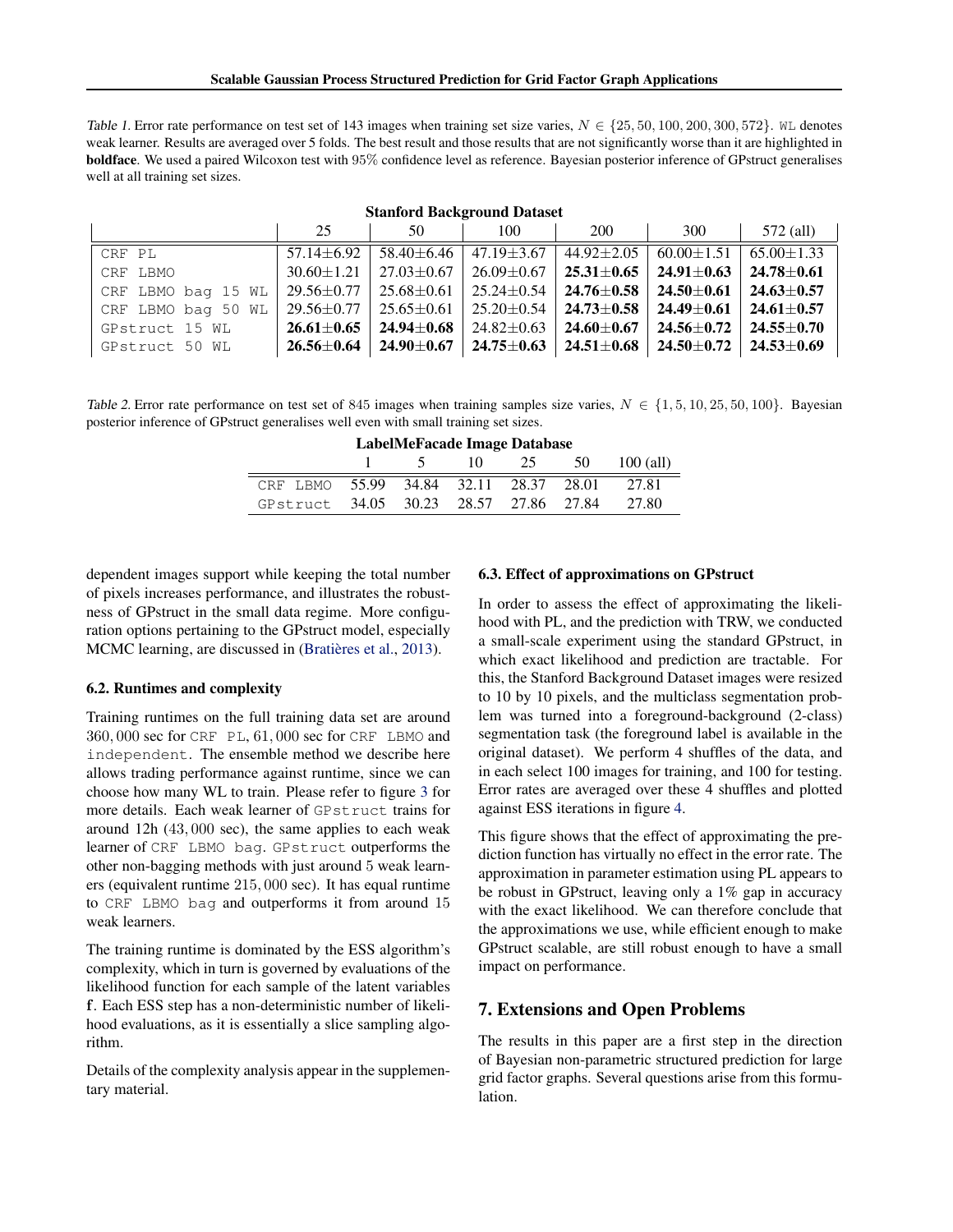<span id="page-7-0"></span>

Figure 3. Speed-accuracy trade-off for GPstruct and CRF LBMO bag. Averages over 5 folds of the complete data set (572 training images and 143 test images). The size of the weak learner set used for prediction (noted  $N_{WL}$ ) varies between 1 (a single weak learner is used for prediction) and 50 (the predictions of all the available weak learners are aggregated). This allows balancing runtime against desired performance. For each  $N_{WL}$ , the number of weak learner sets which are evaluated and averaged is  $max(5, 50/N_{WL}).$ 

Further scaling – In addition to using subsets of pixels to train weak learners, GP sparsification techniques [\(Snel](#page-8-0)[son & Ghahramani,](#page-8-0) [2005;](#page-8-0) [Hensman et al.,](#page-8-0) [2013\)](#page-8-0) applied inside each weak learner should allow substantial scale gains. This will result in hybrid methods that combine sampling and variational methods (see for example [Welling](#page-8-0) [et al.](#page-8-0) [\(2008\)](#page-8-0)). In addition, the ensemble approach applied to training here can also be applied at test time, allowing higher resolution images: we could subdivide the set of test latent variables, before applying the (approximate) marginal computation once all latent variables are collected. There is a balance to be found between the size of pixel subsets per weak learner, and the computation overhead.

Kernel learning – We only explored a joint input-output kernel function that decomposes into a kernel on input space and a kernel on output space (which was simply a scaled indicator function). The input-specific kernel further decomposes into a per-element kernel of the input. Further benefits of GPstruct could come from the use of more expressive kernels over the entire input space, or potentially over the joint input-output space, combined with hyperparameter learning, which we did not explore here. Extensions of kernel learning where a rich kernel can be constructed through a weighted sum of base kernels (for example [Bach](#page-8-0) [\(2008\)](#page-8-0)), or even learning the structural form of the kernel itself [\(Duvenaud et al.,](#page-8-0) [2013;](#page-8-0) [Wilson & Adams,](#page-8-0) [2013\)](#page-8-0) are open problems.



Figure 4. Effect of approximations in the standard GPstruct. All combinations of exact likelihood vs. PL and max-product prediction vs. TRW prediction are explored. The prediction approximation has virtually no effect on performance, and the likelihood approximation proves very robust.

# 8. Conclusion

The recently presented GPstruct model (Bratières et al., [2013\)](#page-8-0) has appealing properties which distinguish it among the structured prediction models, but does not scale well due to both its  $O(M^2)$  space and  $O(M^3)$  time complexities, where  $M$  is the number of GP latent variables. This in effect prevented GPstruct from being applied to vision problems involving grid factor graphs.

Our main contributions are a distributed ensemble method in which weak GPstruct learners produce partial probabilistic predictions based on subsets of latent variables, which can be aggregated for a high-accuracy final prediction, and a demonstration that this approach can produce competitive results on two vision tasks. Each individual weak learner benefits from the GPstruct properties: they are kernelised, non-parametric and perform Bayesian inference.

The resulting method is shown to perform very well on two classic vision tasks, binary denoising and multiclass image segmentation. In the segmentation task, GPstruct consistently outperforms state-of-the-art comparisons, and scales well to large data, with  $M = 2$  million latent variables.

### Acknowledgment

The authors thank Viktoriia Sharmanska for discussions and Justin Domke for help with his code. NQ is supported by the Newton International Fellowship.